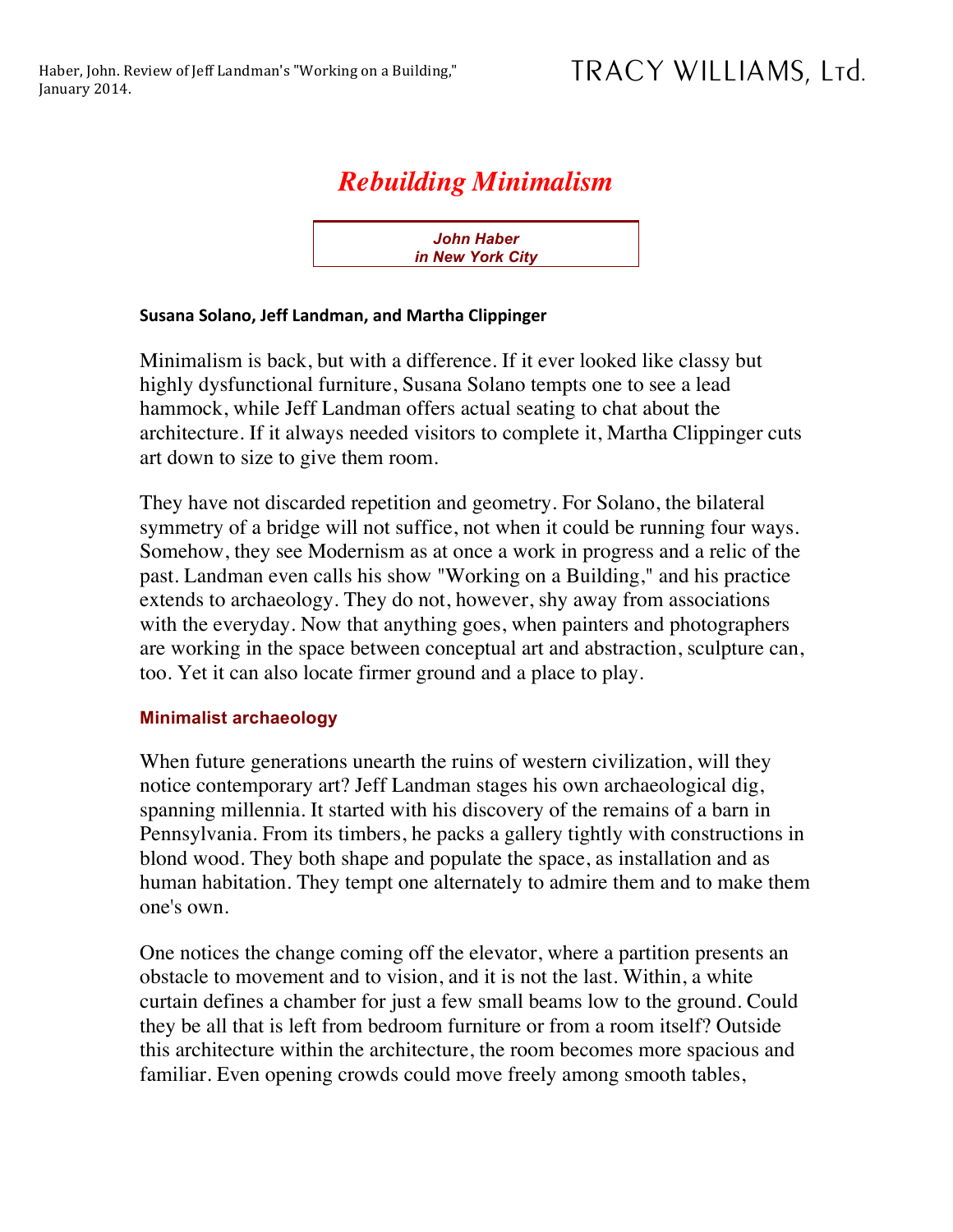## TRACY WILLIAMS, Ltd.

freestanding columns, and stiff-back chairs arranged neatly in rows. For once, too, they had a place to sit, and they did not hesitate to take advantage.

Maybe no one dared leave a wine glass on either table, but they did throw backpacks in a corner on the floor. They may not have noticed the regimentation of paired and unpaired chairs, only rarely face to face. The work loses its strangeness as furniture only by becoming Minimalist sculpture. Twentieth-century geometry also helps govern the symmetrical cuts into beams



stacked in pairs in the smaller room by the window, but then so do ancient cultures. Landman cites as influences Mesopotamian and early Christian architecture, along with the Viennese school. Others might think, too, of Neolithic monuments in his native England, along perhaps with Dan Graham, Isamu Noguchi, and Ursula Von Rydingsvard.

Maybe future archaeologists will have other things on their mind, as at the end of *Planet of the Apes*. In Chelsea alone, they might care more about the wine bar on the High Line. In turn, artists have

fabricated their share of cultural debris, like Liz Glynn with a heavy hand, in papier-mâché clothing, "antiquities," and an anchor. Liz Magic Laser, too, has played with the politics of art openings as social events, and Andrea Zittel has staged her Post-Minimalist fallout shelters. They all see contemporary culture as inherently recycled, and they are not always sure whether to celebrate it or destroy it. From that point of view, Landman could be settling for cleaning it up.